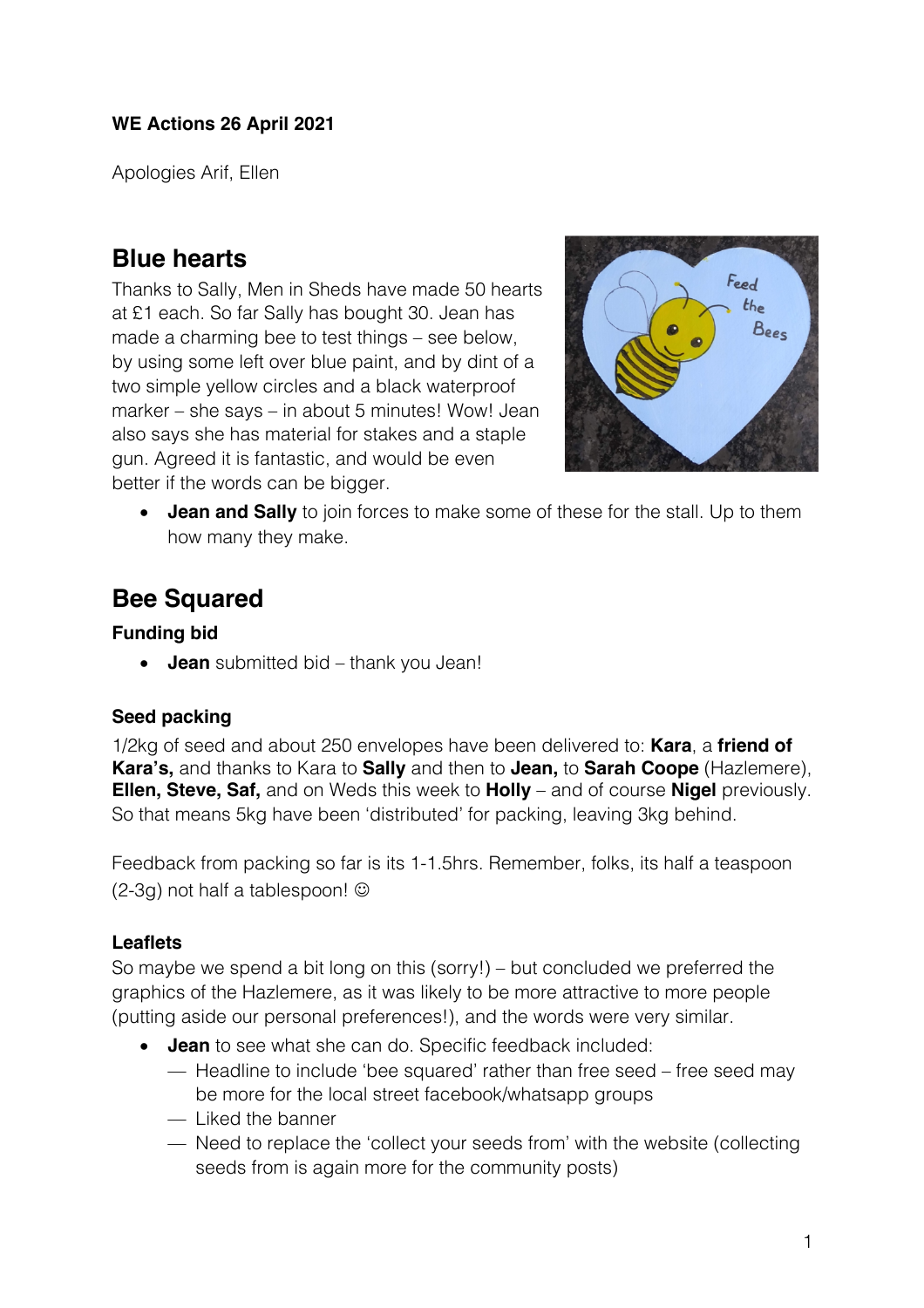- Take out 'ask your neighbours' (again for the posts rather the leaflet
- Need to explain who WE is, and on the leaflet this can be the 'full fat' version: Wycombe Environment is part of the Environment and Climate Change sub-group of the High Wycombe Community Board, set up by Buckinghamshire Council.
- Need to include the Council logo
- Need to include funding is from the High Wycombe Town Committee
- Penelope to let Jean have web address and QR code for the leaflet
- Penelope to print of 200 for the stall for Saturday.

#### **Labels**

Concluded we preferred our wording, in quite a number of ways, to the Hazlemere wording, but it might be too long for the label.

- **Sally** to have a go at formatting
	- Label size 99.1 x 42.3mm; left and right margins 9mm, top and bottom margins 22mm; labels all abut one another.
	- Instead of 'fresh bought compost is too rich' say 'old compost is best'
	- Could take out 'stand back, watch and admire if too long
	- No need to have ask a friend and neighour as that's on the leaflet
	- Probably need to squeeze on more about what WE is may not get the full fat version (see leaflets above.
- **Penelope** to let Sally have web address
- **Penelope** to print 16 sheets for Saturday

#### **Reporting & Monitoring, and Website.**

Penelope talked to Stuart Gaunt, who is an IT person by profession, and doing the Hazlemere website. He kindly gave up the whole of his Saturday afternoon! Stuart has built a website (Climate Action Now – but not currently available on google searches) which has some common info on it, and then 'sections' for individual groups. Currently just Hazlemere and High Wycombe. It will be where we will store all our meeting notes, and also for our projects.

Stuart has set up a GDPR compliant form to collect people's contact details, so that we can build a list of interested people, and do newsletters etc in due course. Stuart has offered to get our web pages sorted for Bee squared for Saturday. Thank you Stuart!

This will allow us much more easily to monitor – and report – where seed has been distributed and where planted. It also means that our stall shifts from an opportunity to hand out seed, to an opportunity to grow the group.

• **Penelope** will liaise with Stuart.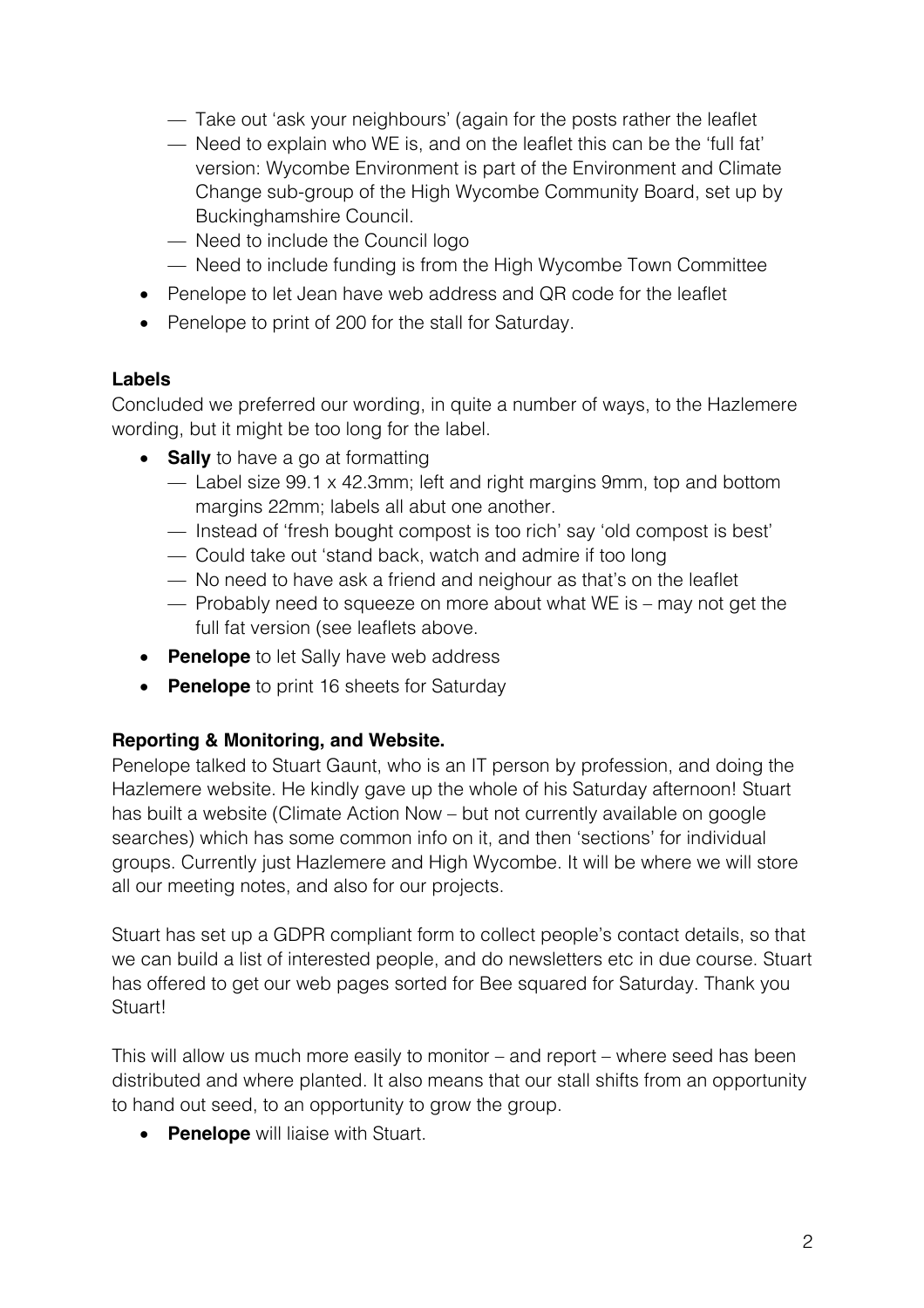### **Promotion**

• **Saf** agreed to see if he can find someone who knows about facebook to help set up a group. No particular plans to promote the stall in advance of Saturday – if people are able to put it on their own social media accounts, then great.

#### **Distribution**

We didn't discuss this tonight – no change from last week's notes

# **Market stall**

Kara has been in touch with the Market to confirm our booking for 8 May.

- **Penelope** to draw up a rota in discussion, starting from 9.00, through to mid afternoon if we can. Ellen and Penelope can be there most of the day, Sally can do a few hours, Holly and Steve may be able to do a few hours. Saf will see how long the count takes, may or may not be able to make it. Others may be able to help too.
- **Penelope** to see if she can find someone able to bring a laptop which is able to be locked to the stall.
- **First volunteers** of the day to bring their envelopes of seeds
- **Penelope** will bring labels to the stall and we can stick them on there
- **Penelope** to bring leaflets
- **Sally** to bring blue hearts
- **Saf** to provide lollipops for kids and kidults decided against balloons as not very environmentally friendly.
- **Saf** to see if Arif has a community board banner
- **Steve** has a table cloth for the stall. Depending on shifts will bring it with him or let someone collect
- Top secret: Jean may, or may not, be able to provide bee shaped biscuits...

In terms of handing out seed, because of the website, the process will go something like this:

We get into conversation and someone wants a packet of seed.

- They scan a QR code.
- That brings up the page on the Climate Action Now! Website
- They enter their email address and postcode (minimum)
- They tick the box to say we can contact them about other initiatives (or not)
- They click OK

They will see an envelope (or possibly a square) appear on the map